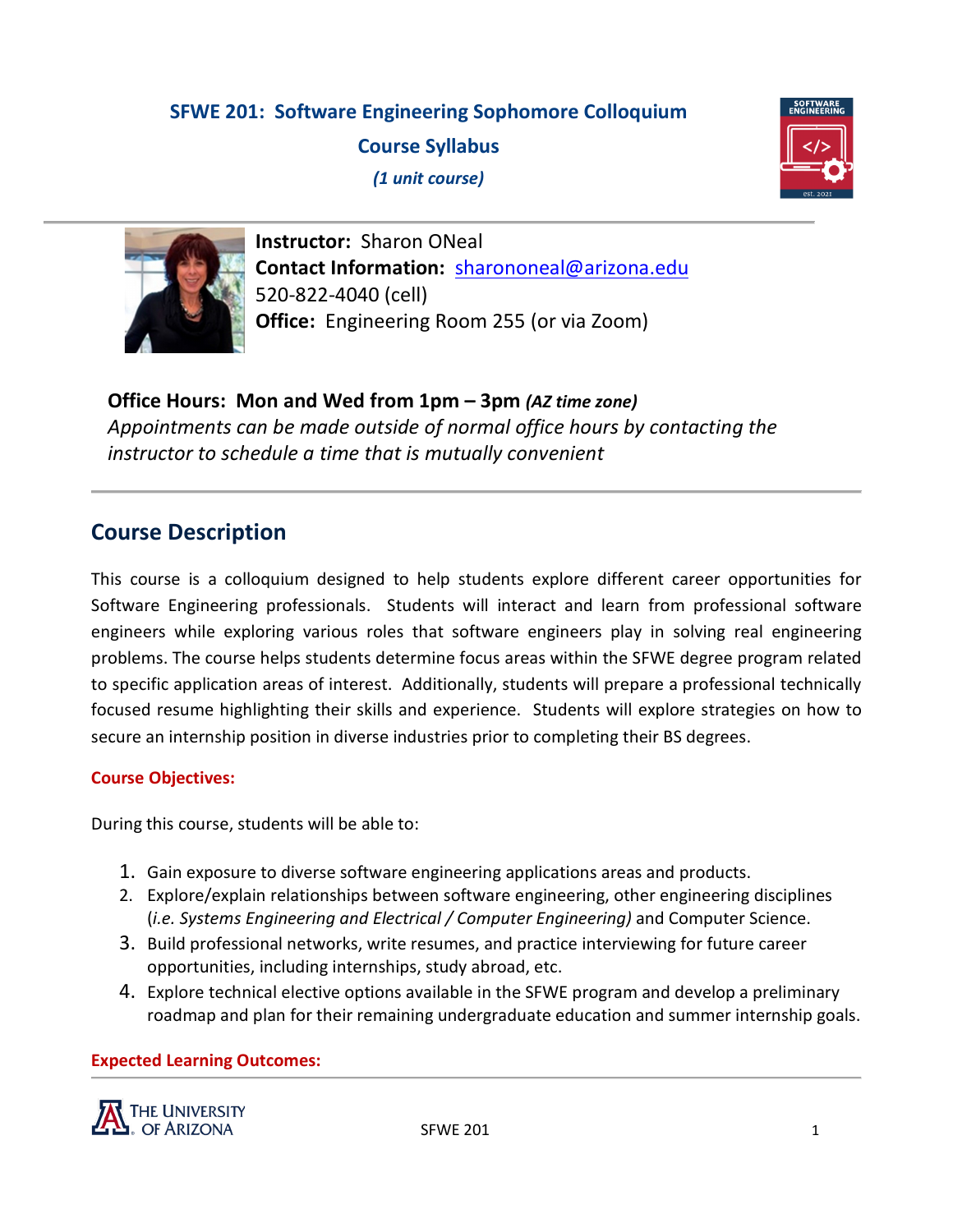Upon the completion of this course, students should be able to:

- 1) Explore and write about diverse and distinct software engineering career opportunities and application focus areas. *[ABET Student Outcome 1 - SW Engineering Addendum]*
- 2) Develop and refine a professional resume to be used for future intern and career pursuits in software engineering. *[ABET Student Outcome 3]*
- 3) Engage in career opportunity discussions with at least 2 different professional software engineering companies / corporations. *[ABET Student Outcome 3]*
- 4) Summarize presentations given by a minimum of 8 different software engineering professionals sharing their educational and professional backgrounds, and work experiences. *[ABET Student Outcome 1 – SW Engineering Addendum]*
- 5) Compare and contrast how diverse software applications produce solutions to meet specific objectives/needs in a variety of fields including, but not limited to aerospace and defense, public health, security, safety, social, research, and economic applications *[ABET Student Outcome 2]*
- 6) Develop a Linked-In profile to prepare students for internships and career opportunities in software engineering. *[ABET Student Outcome 3]*
- 7) Summarize both ethical and professional responsibilities of a software engineering professional. *[ABET Student Outcome 4]*
- 8) Develop a plan of study that students can use to map out and select technical electives courses to better prepare them to achieve their short and longer-term career goals/objectives. *[ABET Student Outcome 7]*

# **Course Prerequisites:**

SFWE 101 - Introduction to Software Engineering

# **Course Format and Work Required:**

This course is structured around weekly progress. It will include a combination of presentations, activities focused on experiential learning, in-class discussions, and assignments. The expected weekly progress is outlined in the course schedule. At a minimum it is recommended that students keep up with coursework by following the outlined course schedule on D2L. Note the **DUE DATES** on course deliverables are all posted on D2L.

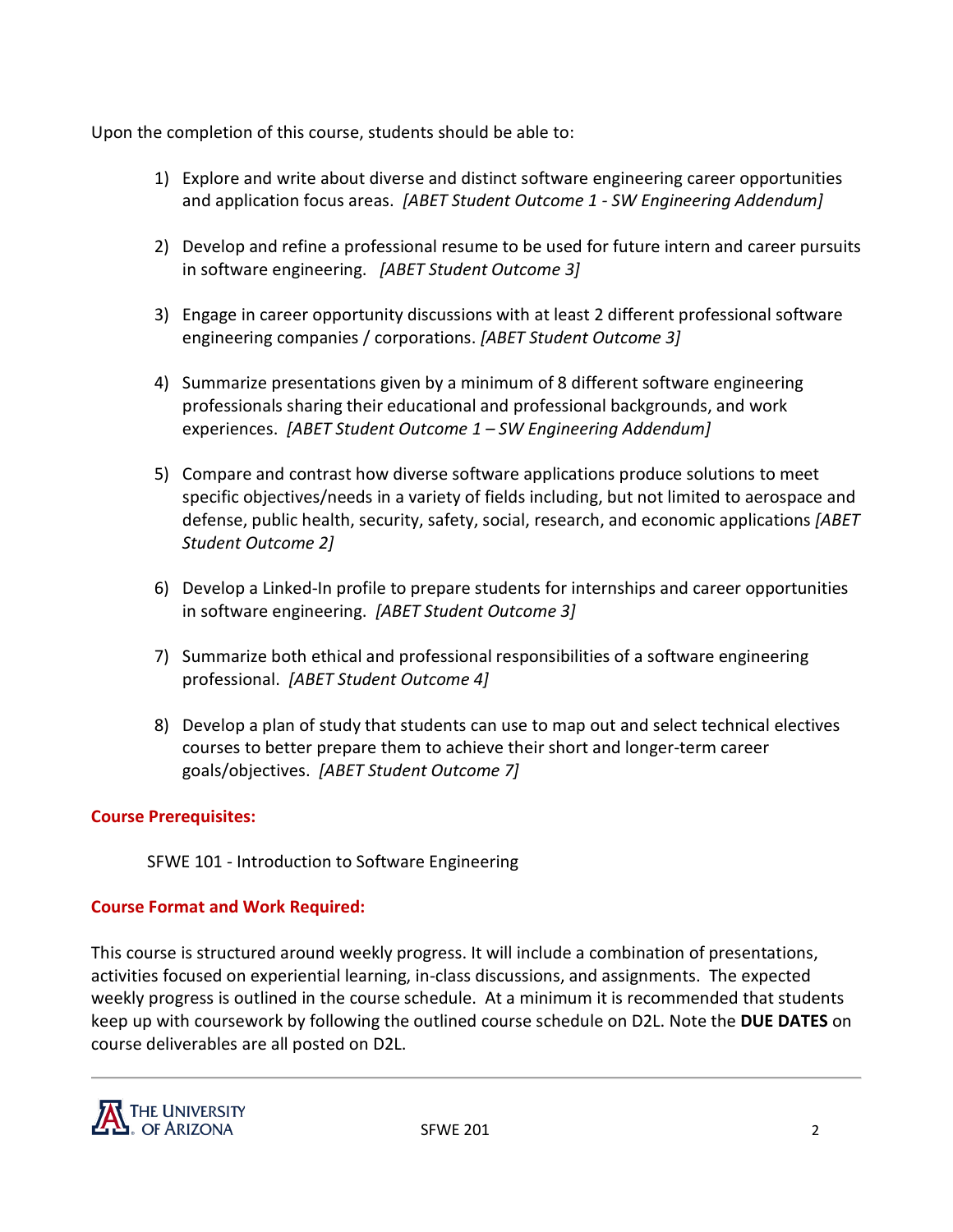Participating in this course is vital to the learning process. As such, timely participation in all class activities, online discussions and/or any team collaboration assignments is absolutely required. Students are expected to attend/watch all lectures and access the course at least once a week.

The following summarizes the primary activities / deliverables for this course:

# *Engagement / Participation:*

Participating in this course is vital to the learning process. As such, timely participation in all class activities, online discussions and/or any team collaboration assignments is absolutely required. Students are expected to attend/watch all lectures and access the course at least once a week. Participation will be monitored through a variety of means, including but not limited to:

- 1) Attending in-person and/or watching pre-recorded videos of several guest speakers across a broad and diverse range of industries.
- 2) Responding to D2L Discussion prompts related to the material presented and discussed throughout the course.
- 3) Participating in various Career Fair opportunities that will be announced on D2L at the start of the class session/semester.
- 4) Sharing strategies with classmates on obtaining internships and other career enhancing workshops.

# *Reflection:*

A student reflection report is required each week. Each reflection should provide:

- 1) Overview of the speaker's education, professional experience, and current profession/job description OR a summary of the key takeaways from other professional development discussions / topics covered in the course
- 2) A summary of the speaker's topic and key points covered
- 4) Identification of any specific information that relevant to the student's career decisions
- 5) Any other observations of interest correlated to that week's materials/topics.

Each reflection should be at a minimum 1 page in length, single spaced, font size 12 and submitted to the assignment folder on D2L by the due date. [This rule is strictly enforced]. Reflections will be graded on a 10-point scale. A rubric will be provided on D2L and students should pay particular attention to the specific grading criteria contained in the rubric.

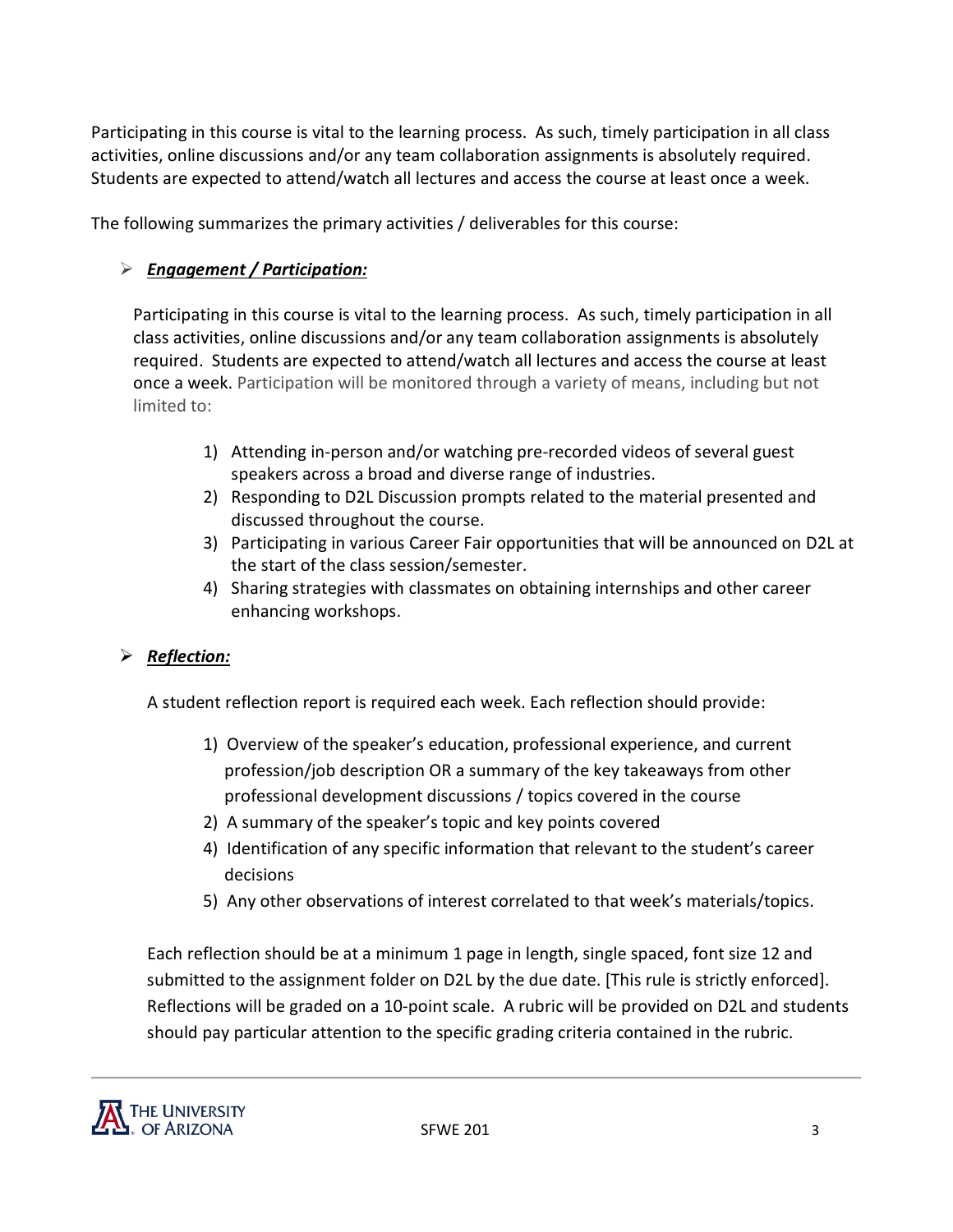# *Resume / LinkedIn Profile:*

- 1) Students must develop and submit a professional resume that can be used to search for a summer internship or professional position. Feedback will be provided as needed to develop the final resume. The due date for final resumes will be posted on the corresponding D2L assignment folder, but the resume can be updated anytime during the semester. *Resumes will not be distributed without your permission.* Please be aware that the University of Arizona Career Services is a great resource for resume development and information about career fairs held on campus (check with them to know what services / opportunities are available to students). Career fairs are a great chance to meet with prospective employers for internships, as well as later for permanent positions after graduation. Draft and final resumes will be submitted to the appropriate D2L assignment folder.
- 2) Students will create a LinkedIn.com profile including a professional appearing photo (this does not mean that you have to hire a professional photographer, but don't take a picture from a party where you might be embarrassed in the future), your experience (if any), education (in progress), and skills. Send a request to connect to the instructor (Sharon ONeal) and create a badge and submit a link to the student's profile in the corresponding assignment folder. If the student already has a LinkedIn profile, send the instructor a connection request. (NOTE: In the event the student is already connected to the instructor, still submit a link to the student's profile in the assignment folder). Incomplete profiles will not be accepted (e.g. student's must have a picture and relevant information) and a grade will be given when the request is accepted and profile is reviewed for compliance.

# *Career Fair:*

Students are required to participate in an engineering career fair at some point throughout the session/semester. They are required to introduce themselves to a minimum of two companies. A list of known career fair opportunities, both sponsored by the University of Arizona and other professional affiliations, will be posted on D2L at the start of each session/semester. The due date for the Career Fair Report will be posted on D2L.

Prepare a report that summarizes the experience including:

1) Identification of who the student met with (name, role only – no contact information)

- 2) Summary of the company and what the company does/develops/manufacturers
- 3) Identification of any summer internship programs available

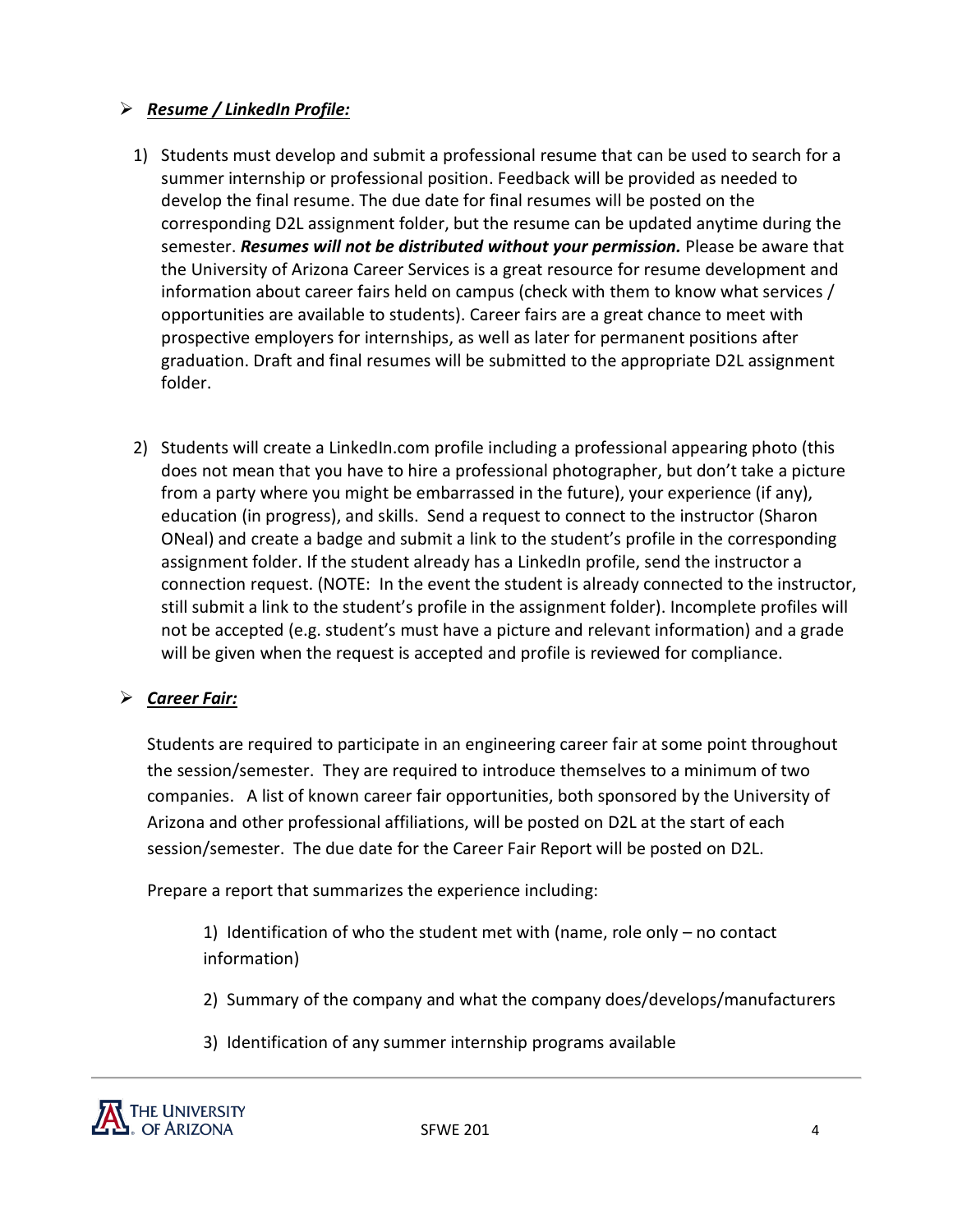## 4) Any planned or expected follow-up

## *Plan of Study:*

A plan of study will be developed that details the courses that the student will take and the semester the courses are planned to be taken. This plan should include candidate SFWE technical electives (specific courses should be listed). The plan can be revised in future semesters but is intended to be a good initial roadmap.

#### *Engineering Ethics:*

One class will be devoted to a discussion of Engineering Ethics. Before this class starts, a preassessment quiz before the class meets must be completed. Students will be given full credit for completing the quiz before class, not on correct or incorrect answers. Similarly, there will be a post-assessment quiz that the student must complete. Students will be given credit based on percentage of correct or incorrect answers. Students must complete both quizzes to get credit for this assignment.

#### *Final Report:*

A final report is required and must include a summary statement of the student's career plan (at this point in time), planned technical electives and a summer internship strategy, and a summary of the speakers/topics that the student found useful during the semester. Final reports are graded on a 100-point scale. A rubric will be provided on D2L and students should pay particular attention to the specific grading criteria contained in the rubric.

#### **Course Communications:**

Announcements and important reminders will be regularly posted on D2L. Log in frequently to check for new announcements, reminders, and information related to the course.

Students are encouraged to reach out to the instructor frequently throughout the semester via email, phone call, text, or schedule an in-person or Zoom meeting. Every attempt will be made to respond to any questions or concerns that you may have within 24 hours, if possible (often sooner).

#### **Class Attendance / Participation Policy:**

The UA's policy concerning Class Attendance, Participation, and Administrative Drops is available at: <http://catalog.arizona.edu/policy/class-attendance-participation-and-administrative-drop>

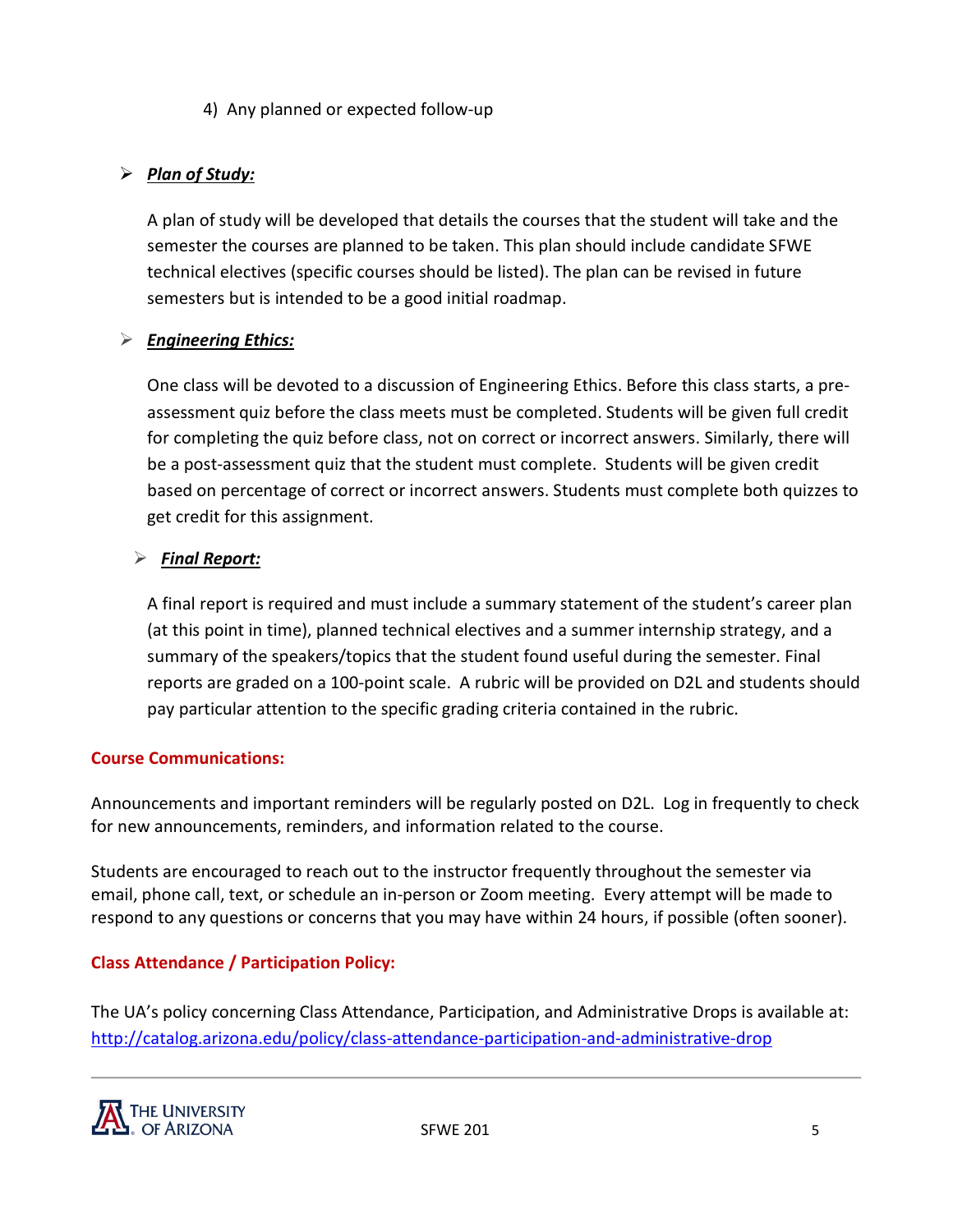As mentioned previously, participating in this course is vital to the learning process. As such, timely participation in online discussions and/or any team collaboration assignments is absolutely required. Students are expected to attend/watch all lectures and access the course at least twice a week. At a minimum, it is recommended that students keep up with coursework by following the outlined course schedule and notifications that will be posted on D2L. Note: **DUE DATES** for course deliverables will be documented both in the course calendar located on the course D2L Homepage and in the Content section of D2L.

Absences or failure to participate in class may affect a student's final course grade. If you anticipate being absent, are unexpectedly absent, or are unable to participate in class online activities, please contact the instructor as soon as possible. To request a disability-related accommodation to this attendance policy, please contact the Disability Resource Center at (520) 621-3268 or [drc](mailto:drc-info@email.arizona.edu)[info@email.arizona.edu.](mailto:drc-info@email.arizona.edu) If you are experiencing unexpected barriers to your success in your courses, the Dean of Students Office is a central support resource for all students and may be helpful. The Dean of Students Office is in the Robert L. Nugent Building, room 100, or call 520-621-7057.

The UA policy regarding absences for any sincerely held religious belief, observance or practice will be accommodated where reasonable[, http://policy.arizona.edu/human-resources/religious](http://policy.arizona.edu/human-resources/religious-accommodation-policy)[accommodation-policy.](http://policy.arizona.edu/human-resources/religious-accommodation-policy)

Absences pre-approved by the UA Dean of Students (or Dean Designee) will be honored. See: <https://deanofstudents.arizona.edu/absences>

**Textbooks:** There are no required textbooks for this course.

**Other Supplemental Readings / References:** Additional supplemental materials will be referenced and provided to students via D2L.

# **Course Schedule**:

Because this course relies heavily on interactions and engagements with professional guest speakers with diverse software engineering backgrounds and experiences, the specific course schedule will be posted on D2L for any given semester. However, the table below provides an outline of the types of professional speakers and professional development topics that will also be covered in the class:

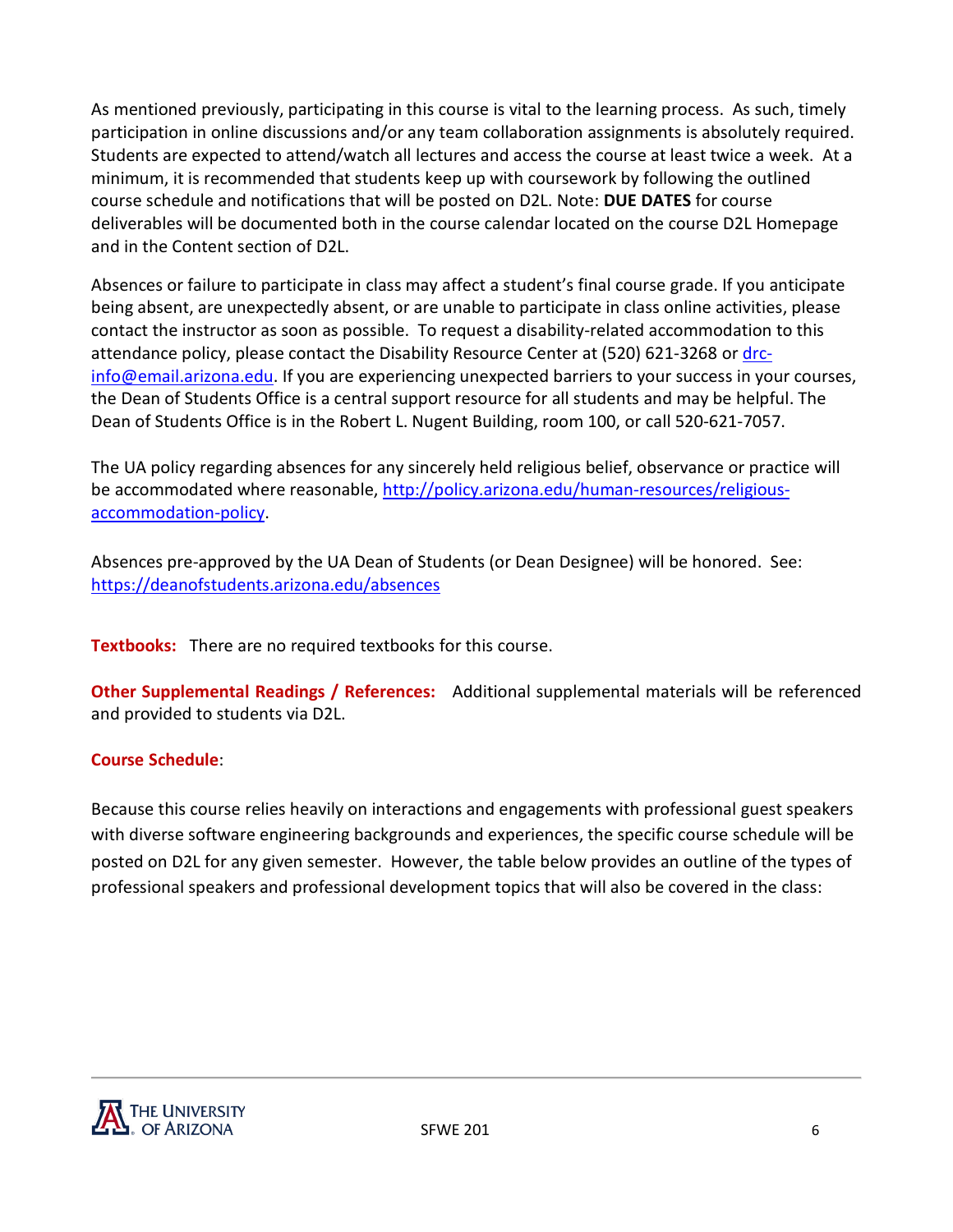| <b>Module</b>   | <b>Topic</b>                                                                                                                                                                           | <b>Learning Outcomes</b>                                                                                                                                                                                                                                                                                                                                                                                       |
|-----------------|----------------------------------------------------------------------------------------------------------------------------------------------------------------------------------------|----------------------------------------------------------------------------------------------------------------------------------------------------------------------------------------------------------------------------------------------------------------------------------------------------------------------------------------------------------------------------------------------------------------|
| <b>Module 1</b> | <b>Career Exploration - Large Scale</b><br><b>Software Development Products:</b><br><b>TBR guest speaker from</b><br><b>Microsoft</b><br><b>TBR guest speaker from</b><br><b>Apple</b> | Explore software engineering careers at<br>$\bullet$<br>large companies like Microsoft and Apple<br>Describe different types of software in<br>$\bullet$<br>large scale software products and tools<br>developed by these companies<br>Explore the challenges and issues with<br>$\bullet$<br>developing and maintaining software<br>products that have a very large user base<br>with longevity $> 10$ years. |
| <b>Module 2</b> | <b>Resume Building Workshop</b>                                                                                                                                                        | Explore techniques used to develop a<br>compelling resume for engineering<br>positions<br>Develop and refine a technical resume<br>Write a compelling cover letter to<br>$\bullet$<br>accompany a resume<br>Create a LinkedIn profile<br>$\qquad \qquad \bullet$                                                                                                                                               |
| <b>Module 3</b> | <b>Preparing for a Career Fair and</b><br><b>Interview in Software</b><br><b>Engineering</b>                                                                                           | Investigate different interview types/<br>$\bullet$<br>styles used by diverse industries<br>Explore strategies to and effectively<br>$\bullet$<br>communicate technical skills, experience,<br>and collaboration techniques<br>Participate in "mock interviews" with<br>$\bullet$<br>fellow classmates and industry<br>professionals                                                                           |
| <b>Module 4</b> | <b>Career Exploration - Aerospace</b><br>and Defense:<br><b>TBR</b> guest speaker from<br><b>Raytheon Technologies</b>                                                                 | Explore software engineering careers at<br>$\bullet$<br>large companies like Raytheon<br><b>Technologies and General Dynamics</b><br>Describe different types of software in<br>large scale software products and tools<br>developed by these companies<br>Explore the challenges and issues with<br>$\bullet$                                                                                                 |

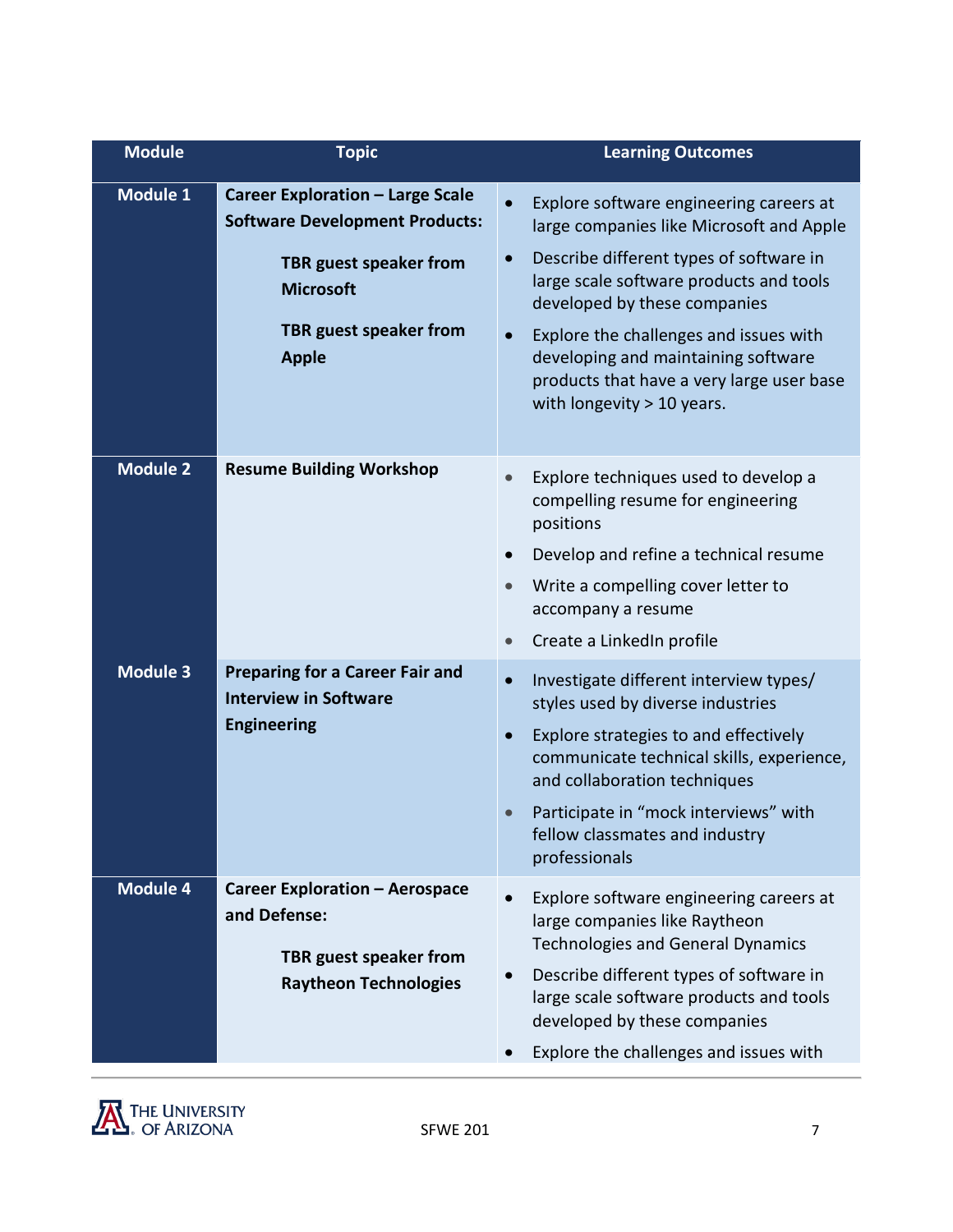|                     | TBR guest speaker from<br><b>General Dynamics</b>                                                                                                                       | developing and maintaining real time<br>embedded software products                                                                                                                                                                                                                                                                                                                   |
|---------------------|-------------------------------------------------------------------------------------------------------------------------------------------------------------------------|--------------------------------------------------------------------------------------------------------------------------------------------------------------------------------------------------------------------------------------------------------------------------------------------------------------------------------------------------------------------------------------|
| Module <sub>5</sub> | <b>Career Exploration - Cloud</b><br><b>Computing and Communications:</b><br>TBR guest speaker from<br><b>ViaSat</b><br><b>TBR</b> guest speaker from<br><b>Amazon</b>  | Explore software engineering careers at<br>$\bullet$<br>large companies like ViaSat and Amazon<br>Describe different types of software in<br>$\bullet$<br>large scale software products and tools<br>developed by these companies<br>Explore the challenges and issues with<br>$\bullet$<br>developing and maintaining<br>communications and eCommerce<br>software products          |
| <b>Module 6</b>     | <b>Career Exploration - Social Media</b><br>and eCommerce Platforms:<br><b>TBR</b> guest speaker from<br>Snap, Inc<br><b>TBR</b> guest speaker from<br><b>Pinterest</b> | $\bullet$<br>Explore software engineering careers at<br>large companies like Snap Inc and<br>Pinterest<br>Describe different types of software in<br>$\bullet$<br>large scale software products and tools<br>developed by these companies<br>Explore the challenges and issues with<br>$\bullet$<br>developing, maintaining, and securing<br>social media platform software products |
| <b>Module 7</b>     | <b>Ethical and Security Principles</b><br>and Practices in Software<br><b>Engineering</b>                                                                               | Identify ethical and professional issues<br>$\bullet$<br>that are important for software engineers<br>Identify the role of software in developing<br>$\bullet$<br>secure software<br>Identify the role software plays in privacy<br>and cybersecurity.                                                                                                                               |
| <b>Module 8</b>     | <b>Educational Focus Plan and</b><br><b>Career Roadmap</b>                                                                                                              | Develop a plan of study that details the<br>courses that the student will take and the<br>semester the courses are planned to be<br>taken for the duration of the SFWE<br>degree pursuit<br>Develop a preliminary career roadmap<br>$\bullet$<br>based on the student's current interests<br>and experiences in software engineering                                                 |
|                     |                                                                                                                                                                         |                                                                                                                                                                                                                                                                                                                                                                                      |

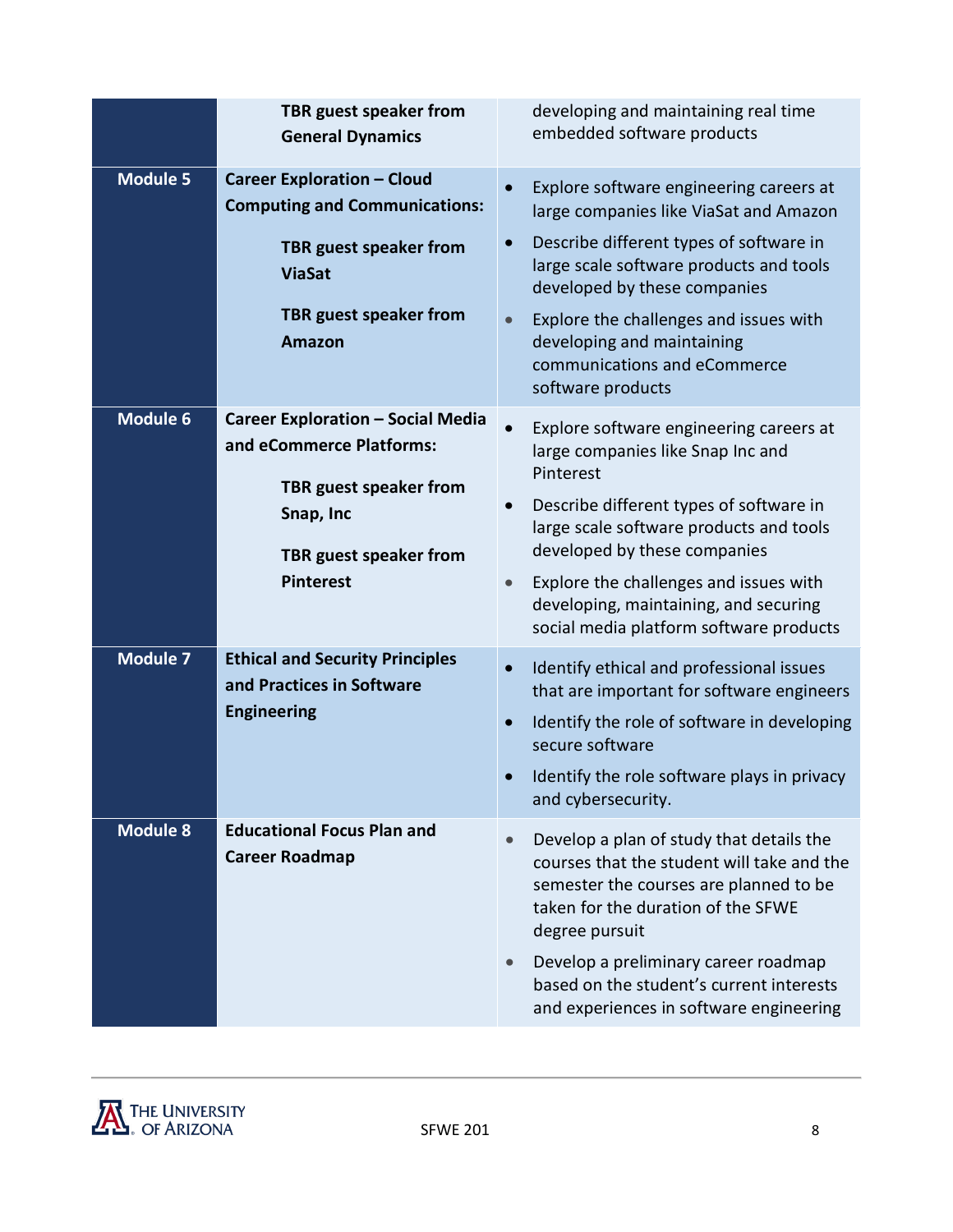#### **D2L Course Management System:**

This course uses the University of Arizona's D2L course management system. You are **required** to use D2L with this class and are encouraged to check our D2L class course space daily.

You are also encouraged to have D2L email forwarded to your primary University of Arizona email account. We will use D2L for course assignments, exams, content distribution, and important announcements. The University of Arizona's D2L system is available at: [http://D2L.arizona.edu.](http://d2l.arizona.edu./)

#### **Course Assignments and Exams:**

As described in a prior section, there will be regular graded assignments on the topics covered in class and one Final Report. There will also be module-based discussion board prompts that each student is required to participate in and will be graded for. Due to the colloquium nature of this course, there are no exams.

The grading distribution for course assignments, class participation/engagement, and other deliverables is as follows:

| Engagement:                                                     | 30% |
|-----------------------------------------------------------------|-----|
| <b>Reflections:</b>                                             | 35% |
| Resume:                                                         | 10% |
| Draft = $2\%$ , Final Resume = $5\%$ , LinkedIn Profile = $3\%$ |     |
| Career Fair Report:                                             | .5% |
| <b>Plan of Study</b>                                            | 5%  |
| <b>Engineering Ethics (Pre and Post Assessments):</b>           | .5% |
| <b>Final Report:</b>                                            | 10% |
| <b>Total</b>                                                    |     |

Rubrics will be posted on D2L for all homework assignments and deliverables.

#### **Grading Scale and Policies:**

The following scale will be used to award the final grades:

| Percentage     | <b>Letter Grade</b> |
|----------------|---------------------|
| $90\% - 100\%$ |                     |
| $80\% - 89\%$  | R                   |
| $70\% - 79\%$  | r                   |
| $60\% - 69\%$  |                     |
| <60%           |                     |

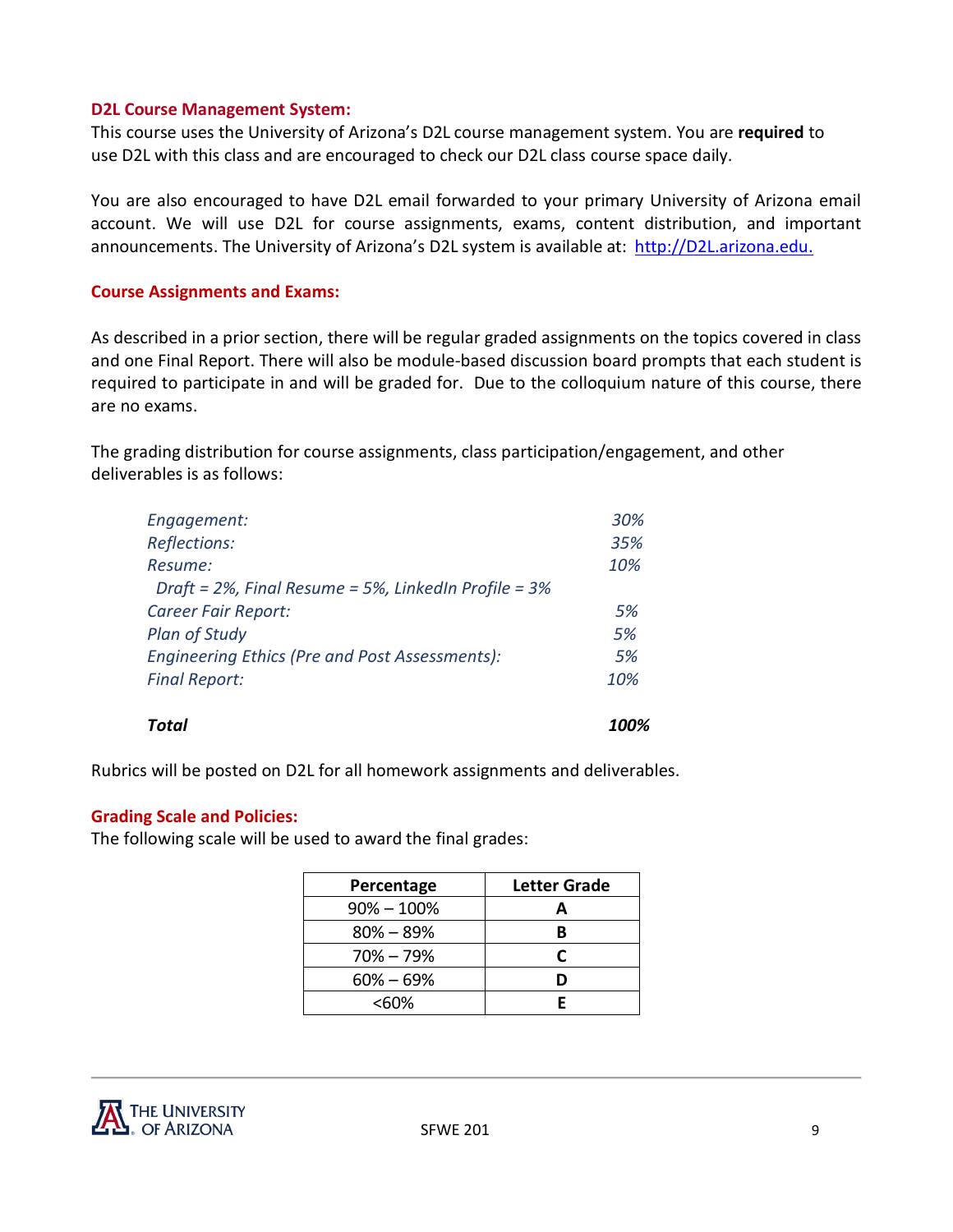All assignments are due at the time that it is specified in the course schedule and/or D2L content pages. *Late homework and projects will not be accepted without prior approval by the instructor and will receive 0 points.*

#### **Course Time Zone:**

All dates and times mentioned in this course represent Mountain Standard Time (Arizona), which is UTC-7 hours. Arizona does not observe Daylight Savings Time. You can use the following link to get the current local time in Tucson, Arizona[: http://www.timeanddate.com/worldclock/city.html?n=393](http://www.timeanddate.com/worldclock/city.html?n=393)

#### **Dispute of Grade Policy**:

You can dispute any grade that you receive within two weeks that the grade has been awarded.

#### **Incomplete (I) or Withdrawal (W):**

Requests for incomplete (I) or withdrawal (W) must be made in accordance with University policies, which are available at<http://catalog.arizona.edu/policy/grades-and-grading-system#incomplete> and <http://catalog.arizona.edu/policy/grades-and-grading-system#Withdrawal> respectively.

#### **Academic Policies and Institutional Resources:**

#### **Academic Policies and Procedures:**

As a University of Arizona student, you are expected to become familiar with and abide by the university-wide policies and procedures. You can find complete, up-to-date information at: <http://catalog.arizona.edu/policies>

#### **Academic Integrity:**

This course has a **zero tolerance policy** with respect to violations of academic integrity. Students are encouraged to share intellectual views and discuss freely the principles and applications of course materials. However, graded work/exercises must be the product of independent effort unless otherwise instructed. Students are expected to adhere to the UA Code of Academic Integrity as described in the UA General Catalog. See: [http://deanofstudents.arizona.edu/academic](http://deanofstudents.arizona.edu/academic-integrity/students/academic-integrity)[integrity/students/academic-integrity.](http://deanofstudents.arizona.edu/academic-integrity/students/academic-integrity)

Academic Dishonesty occurs whenever any action or attempted action is pursued that creates an unfair academic advantage or disadvantage for student and/or any member or members of the academic community. All forms of academic dishonesty are subject to sanctions under the Code of Academic Integrity. Sanctions include written warning, reduction in grade for work involved, disciplinary probation, loss of credit for work involved, failing grade in the course, suspension, and/or expulsion. Various forms of academic dishonesty include, but are not limited to cheating, fabrication, facilitating academic dishonesty, and/or plagiarism. If you are unclear what constitutes plagiarism, please ask the instructor.

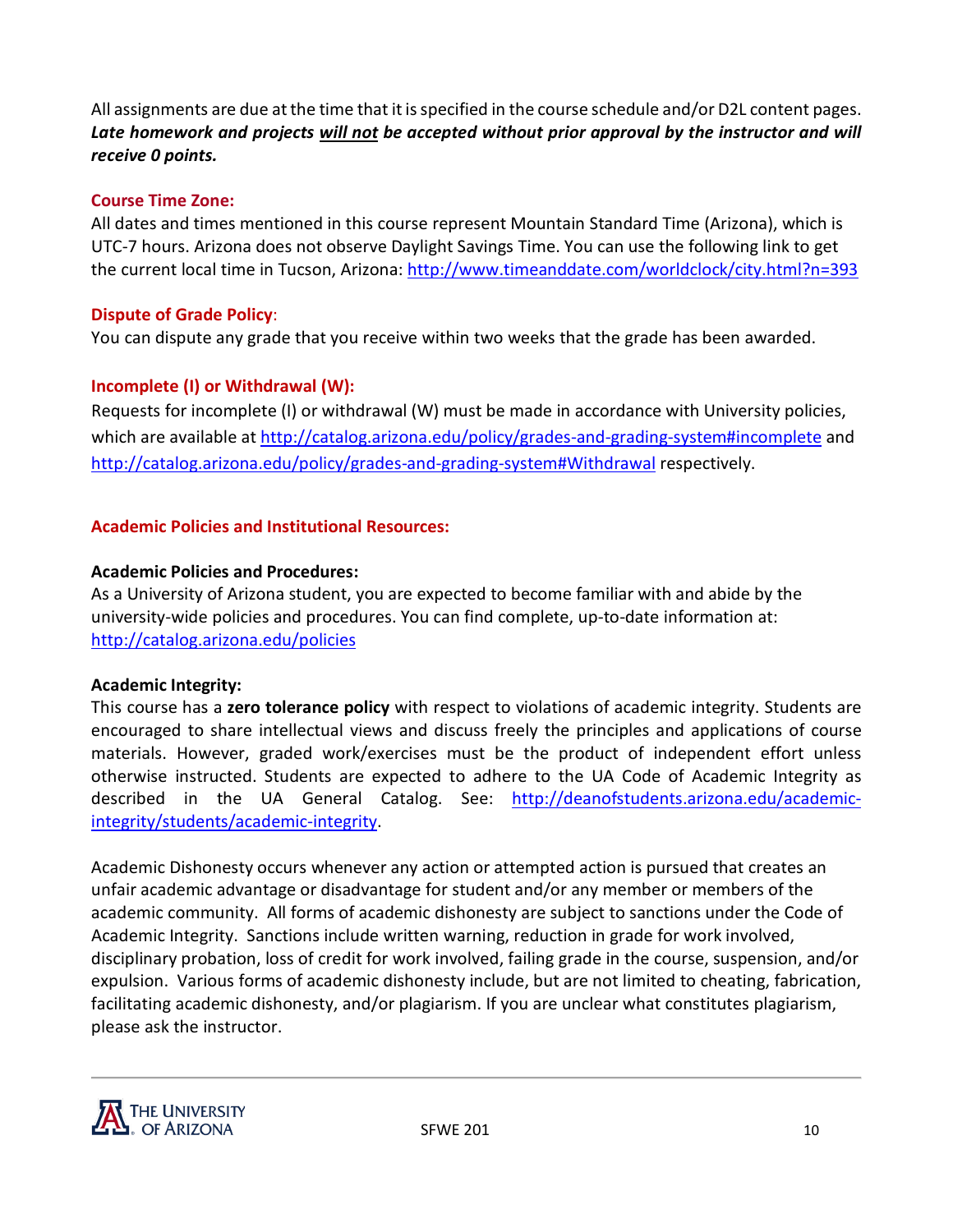Academic Misconduct is defined as any behaviors not conforming to prevailing standards or rules within the academic community. All forms of academic misconduct are subject to sanctions under the Code of Conduct. Sanctions include restricted access to University property, administrative hold, warning, probation, suspension, and/or expulsion. Various forms of academic misconduct include, but are not limited to disruptive behavior, threatening behavior, and/or the theft or damage of University property. For more specific examples of academic dishonesty, academic misconduct, and how to avoid such behaviors, please visit the following website:

<http://deanofstudents.arizona.edu/tipsforavoidingacademicdishonesty>

The University Libraries have some excellent tips for avoiding plagiarism available at: [http://www.library.arizona.edu/help/tutorials/plagiarism/index.html.](http://www.library.arizona.edu/help/tutorials/plagiarism/index.html)

Selling class notes and/or other course materials to other students or to a third party for resale is not permitted without the instructor's express written consent. Violations to this and other course rules are subject to the Code of Academic Integrity and may result in course sanctions. Additionally, students who use D2L or UA email to sell or buy these copyrighted materials are subject to Code of Conduct Violations for misuse of student email addresses. This conduct may also constitute copyright infringement.

#### **Classroom Behavior Policy:**

To foster a positive learning environment, students and the instructor have a shared responsibility. We want a safe, welcoming, and inclusive environment where all of us feel comfortable with each other and where we can challenge ourselves to succeed. To that end, our focus is on the tasks at hand and not on extraneous activities (e.g., texting, chatting, reading a newspaper, making phone calls, web surfing, etc.).

#### **Online Collaboration/Netiquette:**

In this course, you will primarily communicate with the instructor and peers through a variety of tools such as discussion forums, Jamboard, email, and other forms of web conferencing. The following guidelines will enable everyone in the course to participate and collaborate in a productive, safe environment.

- Be professional, courteous, and respectful as you would in a physical classroom.
- Online communication lacks the nonverbal cues that provide much of the meaning and nuances in face- to-face conversations. Choose your words carefully, phrase your sentences clearly, and stay on topic.
- It is expected that students may disagree with the research presented or the opinions of their fellow classmates. To disagree is fine but to disparage others' views is unacceptable. All comments should be kept civil and thoughtful. Remember that this course abides by university policies regarding disruptive behavior: [http://policy.arizona.edu/education](http://policy.arizona.edu/education-and-student-affairs/disruptive-behavior-instructional-setting)[and-student-affairs/disruptive-behavior-instructional-setting](http://policy.arizona.edu/education-and-student-affairs/disruptive-behavior-instructional-setting)

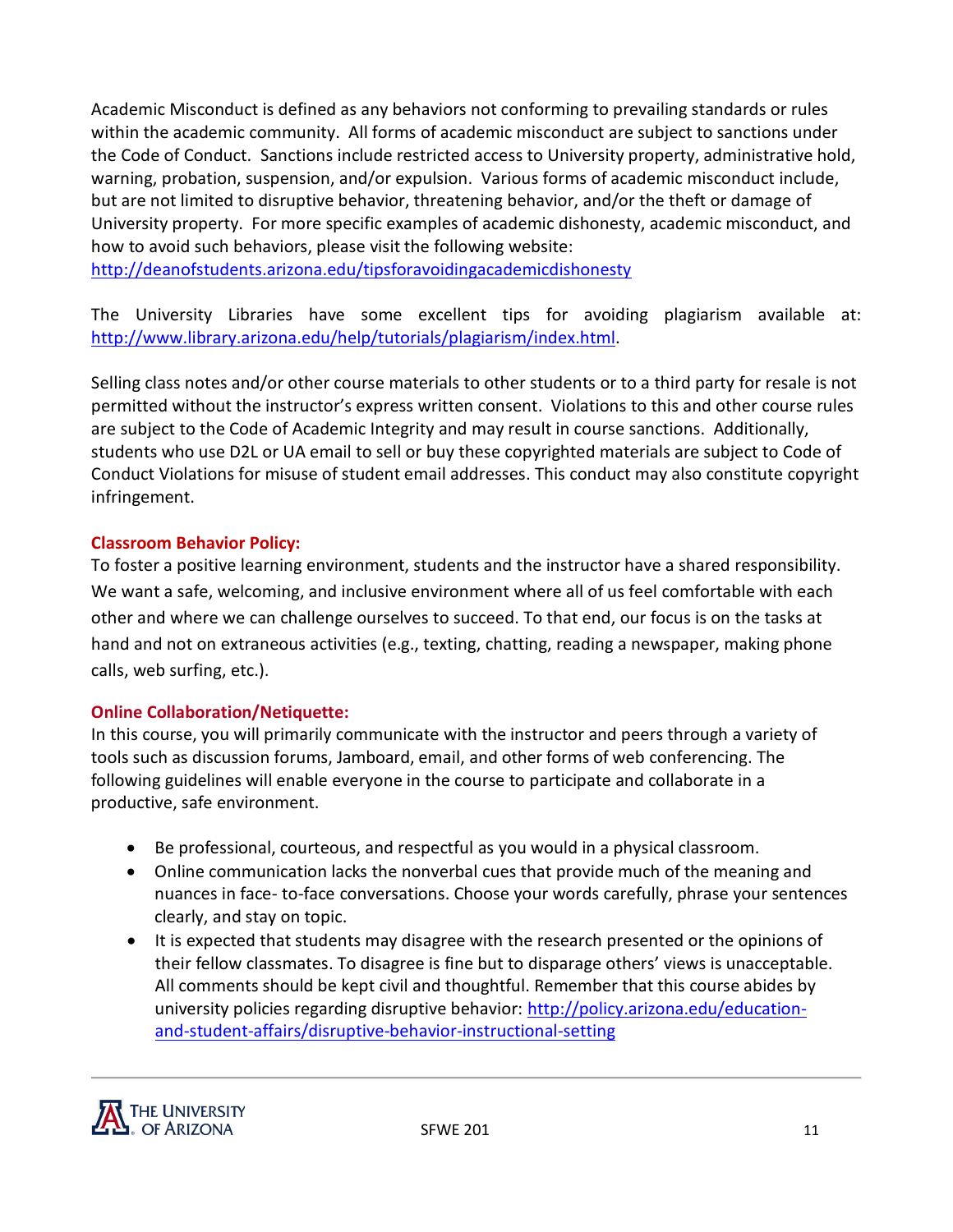• Compose your messages and posts in a word processing tool and check your spelling and grammar before submitting your post / email.

## **Threatening Behavior Policy:**

The UA Threatening Behavior by Students Policy prohibits threats of physical harm to any member of the University community, including to one's self. See: [http://policy.arizona.edu/education-and](http://policy.arizona.edu/education-and-student-affairs/threatening-behavior-students)[student-affairs/threatening-behavior-students.](http://policy.arizona.edu/education-and-student-affairs/threatening-behavior-students)

### **UA Nondiscrimination and Anti-harassment Policy:**

The University is committed to creating and maintaining an environment free of discrimination, <http://policy.arizona.edu/human-resources/nondiscrimination-and-anti-harassment-policy>

Our classroom is a place where everyone is encouraged to express well-formed opinions and their reasons for those opinions. We also want to create a tolerant and open environment where such opinions can be expressed without resorting to bullying or discrimination of others.

## **Statement of copyrighted materials:**

All lecture notes, lectures, study guides and other course materials disseminated by the instructor to the students, whether in class or online, are original materials and reflect intellectual property of the instructor or author of those works (with the exception of other published reference materials – i.e. course textbooks). All readings, study guides, lecture notes and handouts are intended for individual use by students. You may not distribute or reproduce these materials for commercial purposes without the express written consent of the instructor. Students who sell or distribute these materials for any use other than their own are in violation of the University's Intellectual Property Policy (available at [http://ogc.arizona.edu/node/16\)](http://ogc.arizona.edu/node/16). Violations of the instructor's copyright may result in course sanctions and violate the Code of Academic Integrity.

#### **Student Support:**

The instructor is available to assist with **content-related** issues. You may, at any time, email the instructor. This course also provides an *Ask the Instructor* discussion forum within the D2L environment. You are encouraged to post content-related questions to this forum at any time, especially for things that will benefit all students. *(It is not recommended that you use this forum for individual questions that are specific to your work or performance in the class.)* This forum will be monitored on a regular basis and the instructor will respond in a timely fashion. It is common for other students to participate in answering questions posted in the *Ask the Instructor* forum. You should feel free to contribute to the solution if you can provide knowledge or guidance related to the question.

The following are guidelines for requesting support:

- **General Course Questions:** Use the *Ask the Instructor* discussion forum for questions regarding course materials or policy.
- **Personal Course Questions**: Email the instructor to discuss grades or personal concern.

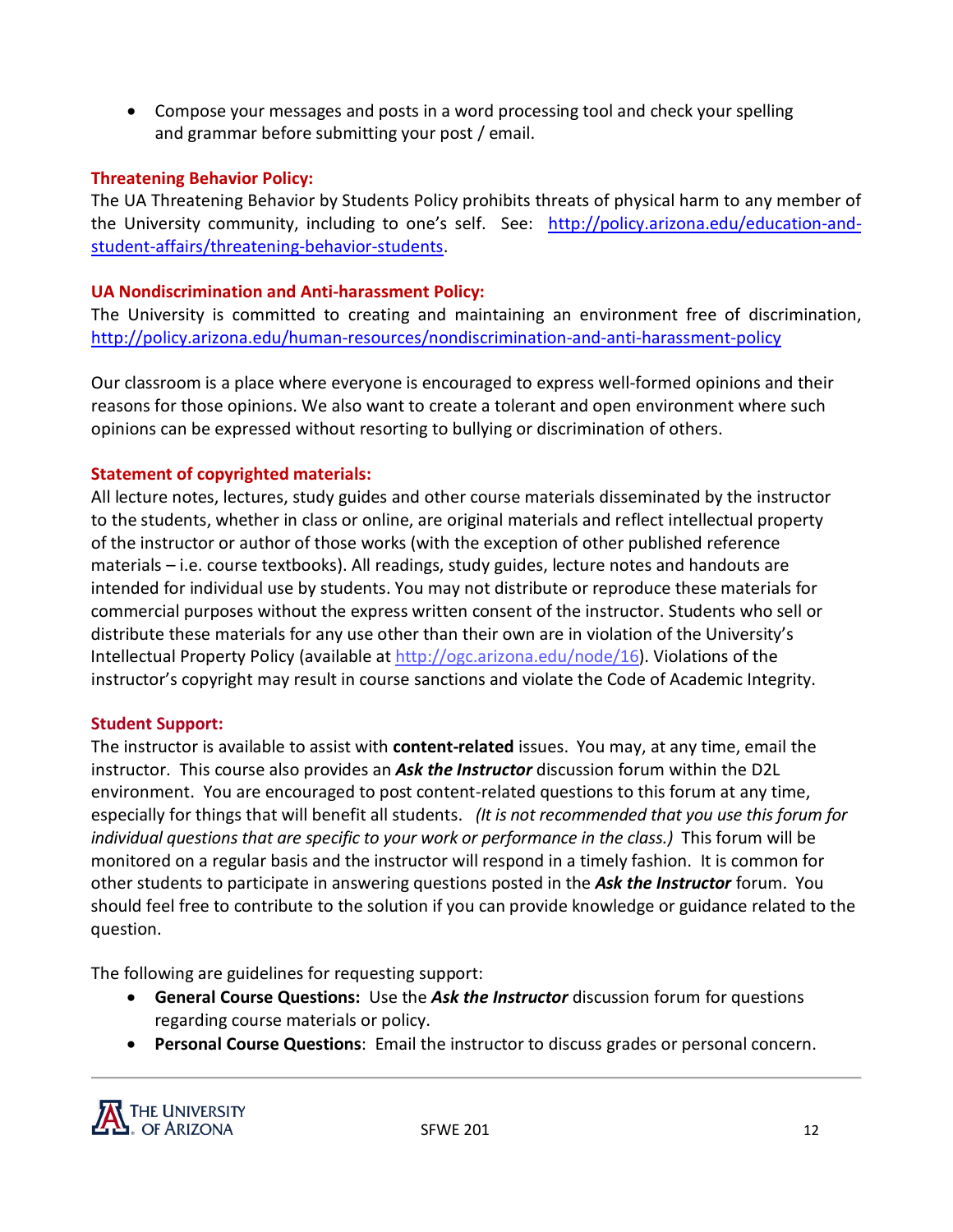• **D2L Support Questions**: Emai[l D2L@email.arizona.edu](mailto:D2L@email.arizona.edu)

### **Accommodations for Students with Disabilities:**

The goal for this class is to enable learning experiences that are as accessible as possible. If you anticipate or experience physical or academic barriers based on disability, please let the instructor know immediately so that we can discuss options. You are encouraged to contact Disability Resources (520-621-3268) to establish reasonable accommodations. For additional information on Disability Resources and reasonable accommodations, please visit [http://drc.arizona.edu/.](http://drc.arizona.edu/)

If you have reasonable accommodations, please plan to meet with the instructor by appointment to discuss accommodations and how course requirements and activities may impact your ability to fully participate.

Students needing special accommodations or special services should contact the Disability Resources Center, 1224 East Lowell Street, Tucson AZ 85721, (520)621-3268, FAX (520)621-9423, email: [drc-info@email.arizona.edu,](mailto:drc-info@email.arizona.edu) [http://drc.arizona.edu/.](http://drc.arizona.edu/) You must register and request that the center or DRC send the instructor official notification of your needs as soon as possible.

Please contact the instructor to discuss accommodations and how this course's requirements may impact your ability to fully participate. The need for accommodations must be documented by the Disability Resources Center.

#### **Library Support:**

The University of Arizona Libraries provides the research tools you need at any time. For an abbreviated list of resources directly related to a specific course, select the **Library Tools** link (located in the Tools drop down on the left of the screen within the Course Navigation bar).

#### **Course Grievance Policy:**

In case of grievances with a course component or grading, students are encouraged to first try and resolve the issue with the instructors. If you feel the issue is not resolved satisfactorily, please send an email to [misonline@eller.arizona.edu.](mailto:misonline@eller.arizona.edu)

#### **Course Surveys and Evaluations:**

Near the end of each semester / session, students will receive an invitation via email to complete an online course survey associated with this course administered by the Office of Instruction and Assessment thru the UA Student Course Survey (SCS) tool.

Your feedback is very important to the instructor as shown in the diagram below: